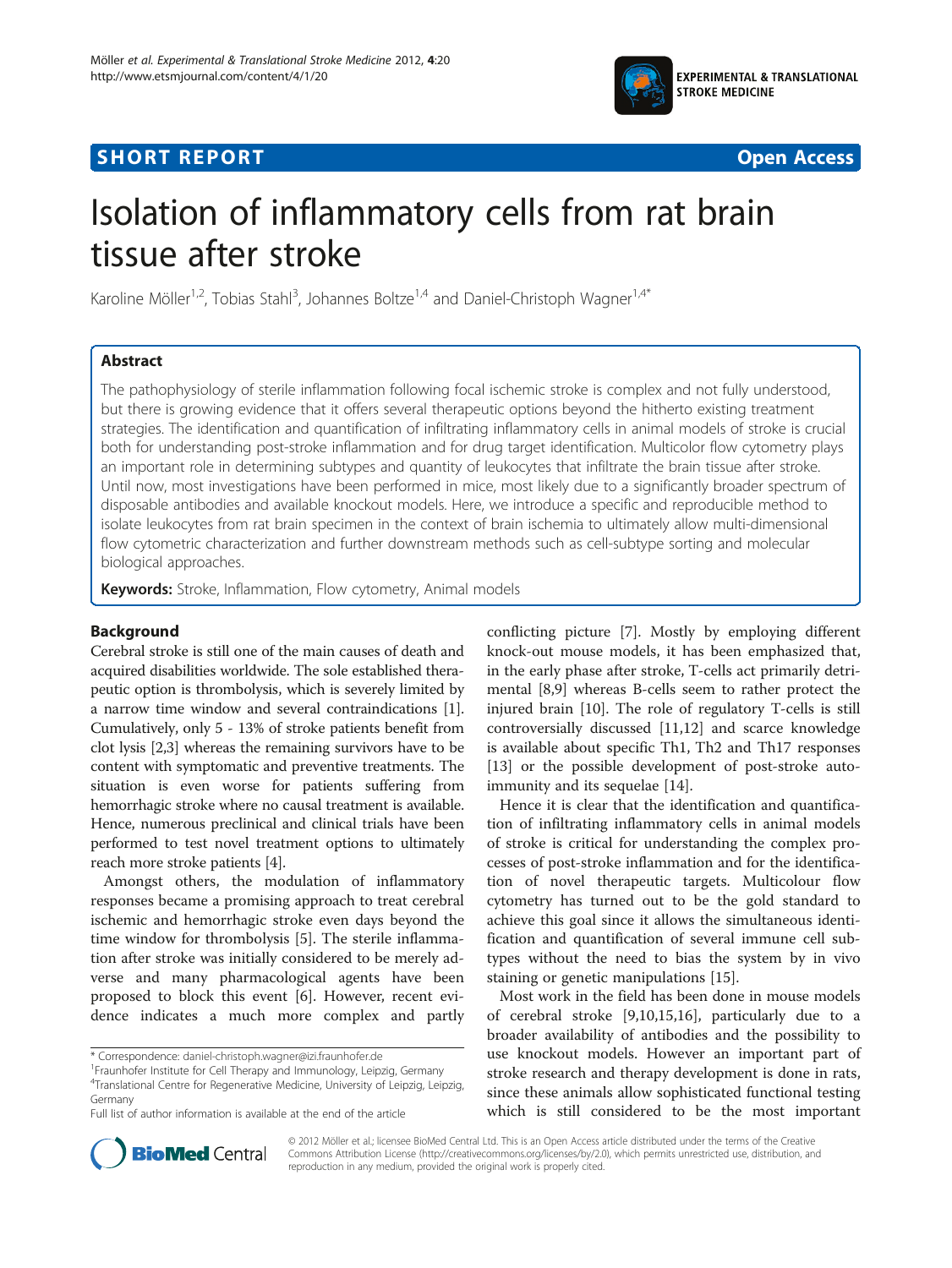surrogate for therapeutic efficacy in stroke research. The isolation of inflammatory cells from rat brain tissue has been described earlier [[17\]](#page-5-0), but low cell yields may limit further analyses and necessitate pooling of biological replicates [[15\]](#page-5-0). We therefore introduce a step-by-step protocol that was specifically developed to isolate high numbers of CD45-positive cells from ischemic rat brain tissue. The obtained cell suspensions can be analyzed by multi-dimensional flow cytometry or can be further enriched by immunoselection to ultimately perform highly specific downstream analyses.

## Materials

All quantities refer to tissue of one rat brain hemisphere.

- 1. Phosphate buffered saline (PBS) without  $CaCl<sub>2</sub>$  and  $MgSO<sub>4</sub>$ , pH 7.4
- 2. Hanks balanced salt solution (HBSS; H9269, Sigma, Taufkirchen, Germany)
- 3. Modified HBSS, without  $CaCl<sub>2</sub>$  and MgSO<sub>4</sub> (H9394, Sigma)
- 4. Collagenase I-A (stock solution 20 mg/ml; C2674, Sigma)
- 5. DNase I (stock solution 2000 U/ml in PBS; 11284932001, Roche, Mannheim, Germany)
- 6. Percoll (17-0891-01, GE Healthcare, Munich, Germany)
- 7. NaCl 1.5 M
- 8. Fetal bovine serum (FBS; heat inactivated; PAN-Biotech, Aidenbach, Germany)

## Reagent setup

- 1. Density Gradient
	- Prepare stock isotonic Percoll (SIP) by mixing nine parts of Percoll with one part NaCl 1.5 M.
	- Dilute SIP to lower densities (80%, 38% and 21%) by adding appropriate volumes of HBSS  $(Ca^{2+}/Mg^{2+}$  free) containing 3% of fetal bovine serum.

2. Digestion buffer (7.5 ml per brain hemisphere)

- Add each 375 μl of Collagenase I-A stock solution (final concentration 1 mg/ml) and DNase I stock solution (final concentration 100 U/ml) to 6.75 ml HBSS.
- 3. Washing buffer (for 30 ml)
	- Mix 1.5 ml of DNase I stock solution (final concentration 100 U/ml) and 900 μl of fetal bovine serum with 27.6 ml HBSS.

#### Laboratory equipment

- 1. Euthanasia chamber  $(CO<sub>2</sub>)$
- 2. Equipment for transcardial perfusion (Pump, tubes and needle)
- 3. Dissecting set (Metzenbaum scissors curved and straight, standard pattern forceps, tissue forceps, hemostats curved and straight)
- 4. Polypropylene falcon conical tubes 15 ml and 50 ml
- 5. Falcon cell strainer 40 μm (BD352340, BD Biosciences, Heidelberg, Germany)
- 6. Scalpel or razor blade
- 7. Petri dishes
- 8. PVC serum pipettes 150mm (612361, Greiner Bioscience, Frickenhausen, Germany)
- 9. Glass pasteur pipettes 150mm (4518, Carl Roth, Karlsruhe, Germany; with modified blunt openings of two different widths, adjustment is done by fire polishing to diameters of 0.5 mm and 1 mm)
- 10. Pipetting aid
- 11. MACSmix tube rotator (130-090-753, Miltenyi Biotec, Bergisch Gladbach, Germany) or equivalent system for heat incubation

## **Methods**

All animal experiments must conform to according standards for animal care (e.g. the Guide for the Care and Use of Laboratory Animals published by the US National Institutes of Health, NIH Publication No. 85–23, revised 1996) and have to be approved by the appropriate authority.

Exemplarily, permanent right middle cerebral artery occlusion (MCAO) or sham surgery was induced in male spontaneously hypertensive rats (SHR, aging 12 weeks; Janvier, Le Genest-St-Isle, France) as described earlier [[18,19](#page-5-0)]. Animals were sacrificed either 24h or 96h after surgery.

## Perfusion and sampling

- 1. Animals are deeply anesthetized (e.g. with ketamine ketamine hydrochloride (100 mg/kg) and xylacine (10 mg/kg)) and sacrificed by  $CO<sub>2</sub>$  exposition.
- 2. Transcardial perfusion with 200 mL PBS (4°C), decapitation, dissection of brain and removal of meninges, cerebellum and bulbus olfactorius (Figure [1\)](#page-2-0).
- 3. Separation of hemispheres using a razor blade. Hemispheres can be kept short-term (< 45 minutes) in HBSS on ice.
- 4. Single hemispheres are mechanically dissociated by chopping the tissue approximately 120 times with a razor blade. Meanwhile, tissue must be moistened with 1mL of digestion buffer to prevent drying.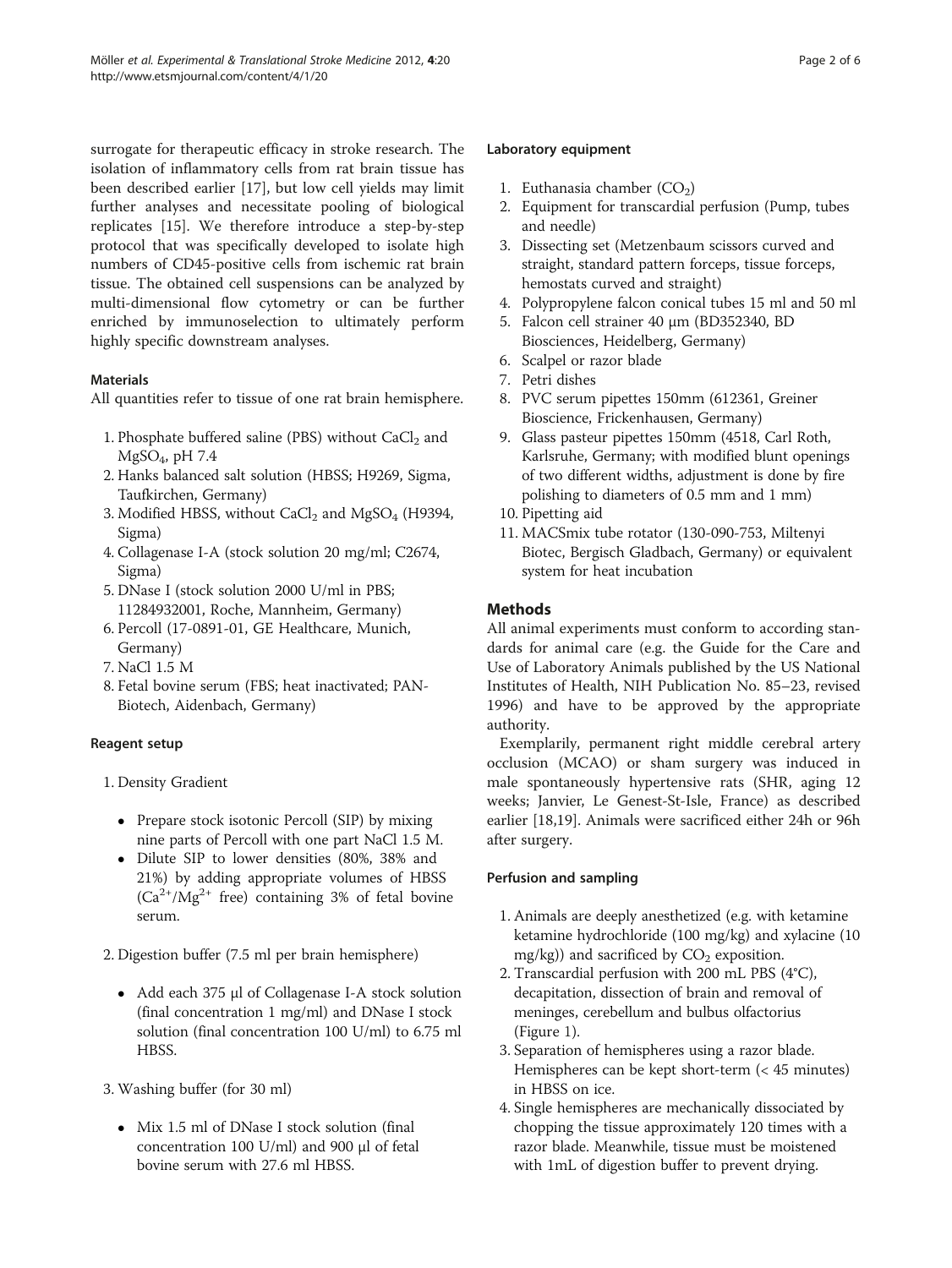<span id="page-2-0"></span>

Figure 1 Image of a representative rat brain showing a focal ischemic lesion within the right middle cerebral artery territory. Both medulla oblongata and bulbus olfactorius was dissected before the brain was carefully removed from the cranium. After removal of the meninges and the cerebellum, brains were halved along the interhemispheric fissure and both hemispheres were further processed separately. Scale bar = 1 mm.

#### Enzymatic dissociation (37°C)

- 1. Obtained cell suspension is mixed with the remaining 6.5 mL digestion buffer and transferred to a 15 mL tube using a PVC serum pipette
- 2. Suspension is then incubated under slow continuous rotation at 37°C for 45 minutes. The incubation is stopped by two additional mechanical trituration steps: after 15 minutes the suspension is slowly pipetted up and down (10 times) with a PVC serum pipette; after 35 minutes the suspension is completely dissociated by pipetting 10 times up and down with each of the two firepolished glass pipettes, using the wider tipped first.

Caution: Mechanical dissociation is crucial for obtaining optimal final cell yield and viability. It is essential to pipette slowly to avoid formation of bubbles. The edges of glass pipettes should be rounded.

3. Suspension is then filtered through a 40μm cell strainer, rinsed with 15 ml washing buffer and pelleted at 300xg for 8 minutes at room temperature. The supernatant is aspirated carefully, and the washing and centrifugation steps are subsequently repeated.

#### Density gradient centrifugation (Room temperature)

Percoll should be used at room temperature to prevent cell clumping. For further details of Percoll handling and setting up of gradients please refer to the according manual [\(www.gelifesciences.com](http://www.gelifesciences.com)).

- 1. The cell pellet is resuspended in 10 ml of 80% SIP and transferred to a 50 ml tube. Using a 10 ml serum pipette, 10 ml of 38% SIP are slowly layered on top of the cell suspension followed by another 10 ml of 21% SIP. Finally the gradient is covered with 5 ml of HBSS containing 3% FBS (Figure 2). Caution: It is crucial to perform pipetting in a slow, consistent manner. The tip of the pipette should be positioned at the inner wall of the tube just above the subjacent layer, but without touching it. This assures discrete layers without swirling at the interphases.
- 2. Centrifugation is performed at 480xg for 35 minutes at 18°C with minimal acceleration and no brake using a swinging bucket rotor.
- 3. The top layer and the first interphase (containing myelin and debris) as well as the second layer and second interphase (containing mostly CD45-negative cells and low amounts of microglia) are gently aspirated and discarded (Figure 2).
- 4. The fraction accumulated at the third interphase (Figure 2) is collected into a fresh 50 ml tube using a PVC serum pipette.
- 5. Cells are diluted to a volume of 30 ml by adding HBSS (Ca/Mg free) containing 3% of FBS and gently tossed.
- 6. Centrifugation is done at 300xg for 8 minutes, supernatant is discarded and the resulting cell pellet is resuspended in a small volume of HBSS buffer, transferred to a new 15 ml tube and washed again.



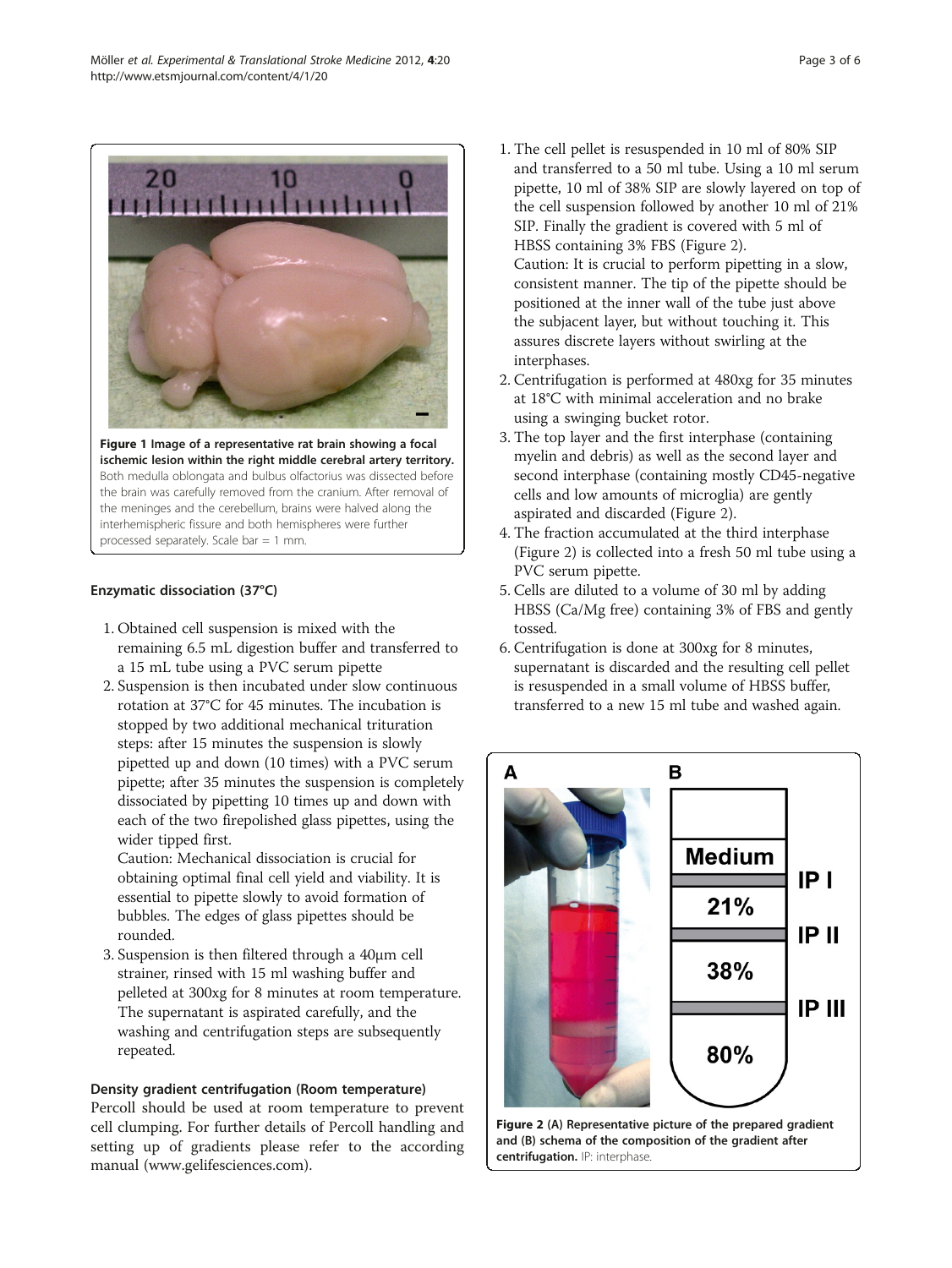Caution: These washing steps are crucial since the sufficient removal of Percoll significantly contributes to the quality of the final cell sample.

7. The resulting cell pellet is resuspended in an appropriate amount of FACS-buffer  $(Ca^{2+}/Mg^{2+})$  free PBS containing 3% FBS) for quantification, antibody labelling and adjacent analysis. Suspension is kept at 4°C.

#### Quantification and processing for flow cytometry (4°C)

- 1. Isolated immune cells are stained with trypanblue and quantified in a hemacytometer. Viability is calculated by the ratio of trypanblue positive and negative cells.
- 2. According to cell yield and flow requirements aliquots of up to  $1x10^5$  cells are adjusted in 100 μl cold (4°C) FACS-buffer.
- 3. Prior to antibody labeling, cells are incubated with FC-blocking reagent (purified anti-rat CD16) at 4°C for 20 minutes to prevent unspecific binding. Antibody panels for brain immune cell characterization used in our experiments consist of up to 8 fluorochrome conjugated antibodies and essentially contain the pan-leukocyte-marker anti-CD45.

#### Outcome

The methodology described above yields reliable and reproducible results for both the amount of viable cells per hemisphere and the proportion of CD45-positive cells within the lifegate. Comparable viable cell recoveries were measured in both healthy control animals and animals that were subjected to sham surgery (control: 1.7 ± 0.6 x 10E5 cells; sham at day 1: 2.0 ± 0.6 x 10E5 cells; sham at day 4:  $1.8 \pm 0.4$  x 10E5 cells). In contrast, cell counts were almost twice as much in animals that

underwent experimental stroke, irrespective of the time point investigated (stroke at day 1:  $3.8 \pm 1 \times 10E5$  cells; stroke at day 4:  $4.2 \pm 0.9$  x 10E5 cells). The proportion of CD45-positive cells within the lifegate was consistent in all experimental groups (68  $\pm$  10 %; Figure 3A) indicating the protocols reliability independent from the condition of the brain or the time point of investigation. The amount of CD45-positive cells hence increased significantly in consequence of brain ischemia (Figure 3B). CD45-positive cells could be further subdivided into CD45low cells that represent resting microglia and CD45high cells that contain activated microglia and peripheral leukocytes [[16\]](#page-5-0) (Figure [4\)](#page-4-0). However, inflammatory cell infiltration after stroke is a highly dynamic process [\[15\]](#page-5-0) and the composition of leukocyte subpopulations may significantly depend upon the time points of observation (Figure [5\)](#page-4-0).

#### Advantages

- Highly reproducible results as shown by low variability of viable cell yield and proportion of CD45+ cells within the lifegate
- Purified immune cell suspension with low contamination of debris and unwanted cells
- Cell yield per hemisphere is sufficient to either measure up to three different flow panels or subject cells to additional experimental procedures

#### Disadvantages

- Time consuming protocol (4 to 5 hours until purified cell suspension is obtained)
- Multi-step protocol and technically complex procedures (especially trituration and setup of multilayer gradients), requires significant training to produce reliable results

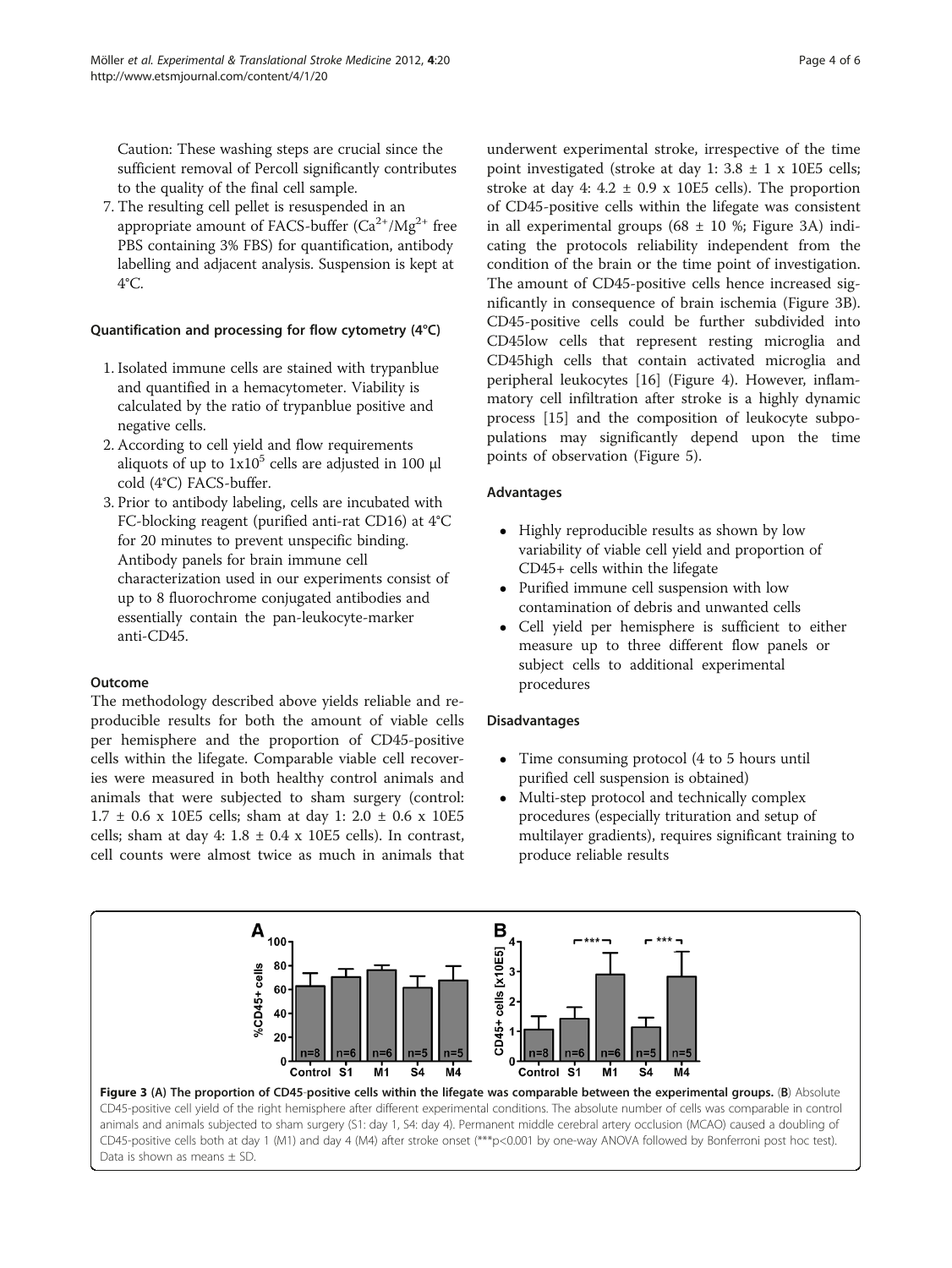<span id="page-4-0"></span>

## Conclusions

The assessment of post-ischemic inflammation in the brain by multicolour flow cytometry not only allows a deeper understanding of immunological processes that substantially influence the development and outcome, but may as well be a promising tool to detect new

therapeutic approaches to selectively stimulate beneficial pathways in the subacute course of stroke pathology. Therefore our study provides the fundamental methodology to implement such analyses onto the laboratory rat, which offers good options to combine functional testing with neuroimmunological data.